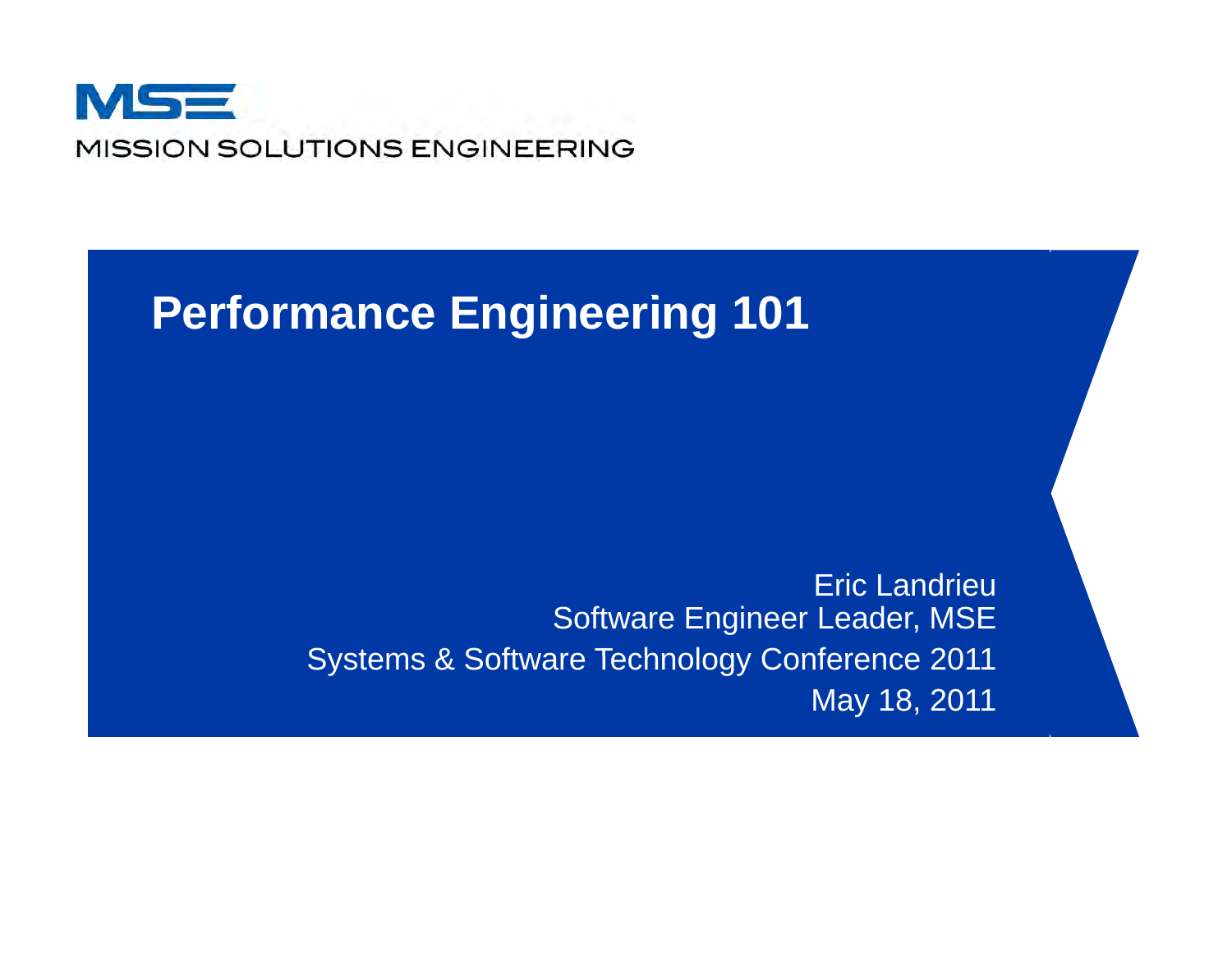| <b>Report Documentation Page</b>                                                                                                                                                                                                                                                                                                                                                                                                                                                                                                                                                                                                                                                                                                                                                                                                                                   |                             |                              |                                                   |                          | Form Approved<br>OMB No. 0704-0188                 |  |  |  |
|--------------------------------------------------------------------------------------------------------------------------------------------------------------------------------------------------------------------------------------------------------------------------------------------------------------------------------------------------------------------------------------------------------------------------------------------------------------------------------------------------------------------------------------------------------------------------------------------------------------------------------------------------------------------------------------------------------------------------------------------------------------------------------------------------------------------------------------------------------------------|-----------------------------|------------------------------|---------------------------------------------------|--------------------------|----------------------------------------------------|--|--|--|
| Public reporting burden for the collection of information is estimated to average 1 hour per response, including the time for reviewing instructions, searching existing data sources, gathering and<br>maintaining the data needed, and completing and reviewing the collection of information. Send comments regarding this burden estimate or any other aspect of this collection of information,<br>including suggestions for reducing this burden, to Washington Headquarters Services, Directorate for Information Operations and Reports, 1215 Jefferson Davis Highway, Suite 1204, Arlington<br>VA 22202-4302. Respondents should be aware that notwithstanding any other provision of law, no person shall be subject to a penalty for failing to comply with a collection of information if it<br>does not display a currently valid OMB control number. |                             |                              |                                                   |                          |                                                    |  |  |  |
| 1. REPORT DATE                                                                                                                                                                                                                                                                                                                                                                                                                                                                                                                                                                                                                                                                                                                                                                                                                                                     |                             |                              |                                                   | <b>3. DATES COVERED</b>  |                                                    |  |  |  |
| <b>18 MAY 2011</b>                                                                                                                                                                                                                                                                                                                                                                                                                                                                                                                                                                                                                                                                                                                                                                                                                                                 |                             | 2. REPORT TYPE               |                                                   | 00-00-2011 to 00-00-2011 |                                                    |  |  |  |
| <b>4. TITLE AND SUBTITLE</b>                                                                                                                                                                                                                                                                                                                                                                                                                                                                                                                                                                                                                                                                                                                                                                                                                                       | 5a. CONTRACT NUMBER         |                              |                                                   |                          |                                                    |  |  |  |
| <b>Performance Engineering 101</b>                                                                                                                                                                                                                                                                                                                                                                                                                                                                                                                                                                                                                                                                                                                                                                                                                                 |                             |                              |                                                   |                          | <b>5b. GRANT NUMBER</b>                            |  |  |  |
|                                                                                                                                                                                                                                                                                                                                                                                                                                                                                                                                                                                                                                                                                                                                                                                                                                                                    |                             |                              |                                                   |                          | 5c. PROGRAM ELEMENT NUMBER                         |  |  |  |
| 6. AUTHOR(S)                                                                                                                                                                                                                                                                                                                                                                                                                                                                                                                                                                                                                                                                                                                                                                                                                                                       |                             |                              |                                                   |                          | <b>5d. PROJECT NUMBER</b>                          |  |  |  |
|                                                                                                                                                                                                                                                                                                                                                                                                                                                                                                                                                                                                                                                                                                                                                                                                                                                                    |                             |                              |                                                   |                          | <b>5e. TASK NUMBER</b>                             |  |  |  |
|                                                                                                                                                                                                                                                                                                                                                                                                                                                                                                                                                                                                                                                                                                                                                                                                                                                                    |                             |                              |                                                   |                          | 5f. WORK UNIT NUMBER                               |  |  |  |
| 7. PERFORMING ORGANIZATION NAME(S) AND ADDRESS(ES)<br><b>Mission Solutions Engineering (MSE), 304 W Route</b><br>38, Moorestown, NJ, 08057                                                                                                                                                                                                                                                                                                                                                                                                                                                                                                                                                                                                                                                                                                                         |                             |                              |                                                   |                          | 8. PERFORMING ORGANIZATION<br><b>REPORT NUMBER</b> |  |  |  |
| 9. SPONSORING/MONITORING AGENCY NAME(S) AND ADDRESS(ES)                                                                                                                                                                                                                                                                                                                                                                                                                                                                                                                                                                                                                                                                                                                                                                                                            |                             |                              |                                                   |                          | 10. SPONSOR/MONITOR'S ACRONYM(S)                   |  |  |  |
|                                                                                                                                                                                                                                                                                                                                                                                                                                                                                                                                                                                                                                                                                                                                                                                                                                                                    |                             |                              |                                                   |                          | <b>11. SPONSOR/MONITOR'S REPORT</b><br>NUMBER(S)   |  |  |  |
| <b>12. DISTRIBUTION/AVAILABILITY STATEMENT</b><br>Approved for public release; distribution unlimited                                                                                                                                                                                                                                                                                                                                                                                                                                                                                                                                                                                                                                                                                                                                                              |                             |                              |                                                   |                          |                                                    |  |  |  |
| <b>13. SUPPLEMENTARY NOTES</b><br>Presented at the 23rd Systems and Software Technology Conference (SSTC), 16-19 May 2011, Salt Lake<br>City, UT. Sponsored in part by the USAF. U.S. Government or Federal Rights License                                                                                                                                                                                                                                                                                                                                                                                                                                                                                                                                                                                                                                         |                             |                              |                                                   |                          |                                                    |  |  |  |
| 14. ABSTRACT                                                                                                                                                                                                                                                                                                                                                                                                                                                                                                                                                                                                                                                                                                                                                                                                                                                       |                             |                              |                                                   |                          |                                                    |  |  |  |
| <b>15. SUBJECT TERMS</b>                                                                                                                                                                                                                                                                                                                                                                                                                                                                                                                                                                                                                                                                                                                                                                                                                                           |                             |                              |                                                   |                          |                                                    |  |  |  |
| 16. SECURITY CLASSIFICATION OF:                                                                                                                                                                                                                                                                                                                                                                                                                                                                                                                                                                                                                                                                                                                                                                                                                                    |                             | 18. NUMBER                   | 19a. NAME OF                                      |                          |                                                    |  |  |  |
| a. REPORT<br>unclassified                                                                                                                                                                                                                                                                                                                                                                                                                                                                                                                                                                                                                                                                                                                                                                                                                                          | b. ABSTRACT<br>unclassified | c. THIS PAGE<br>unclassified | <b>ABSTRACT</b><br>Same as<br><b>Report (SAR)</b> | OF PAGES<br>25           | <b>RESPONSIBLE PERSON</b>                          |  |  |  |

**Standard Form 298 (Rev. 8-98)**<br>Prescribed by ANSI Std Z39-18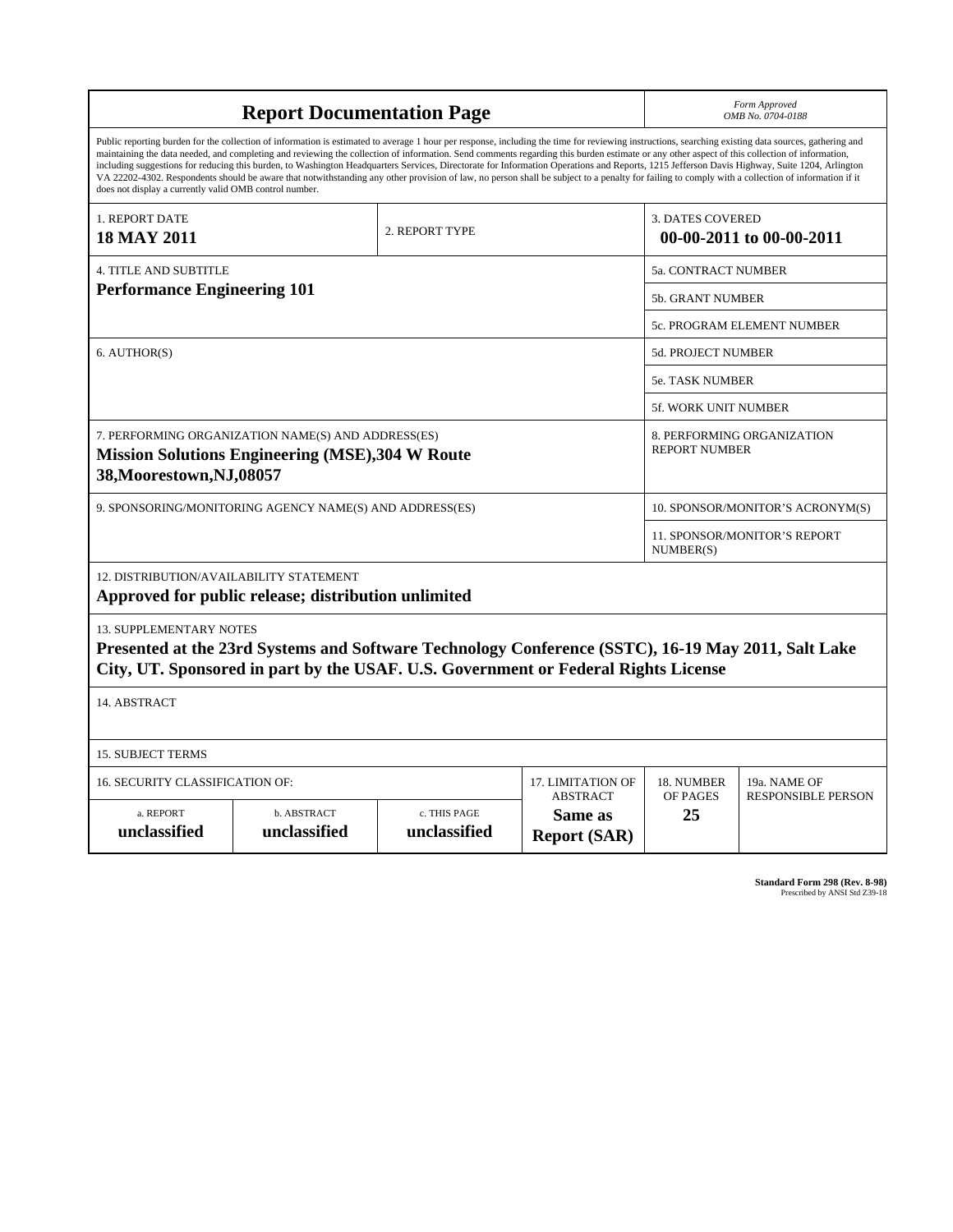## **Objective**

- $\bullet$  Provide an understanding of why Performance Engineering is needed
- $\bullet$ Introduce Performance Engineering concepts (at a high level)
- $\bullet$  Help you understand what your Performance Engineering team does (if you have one)
	- If you do not have one, help you understand what one should be doing for you!

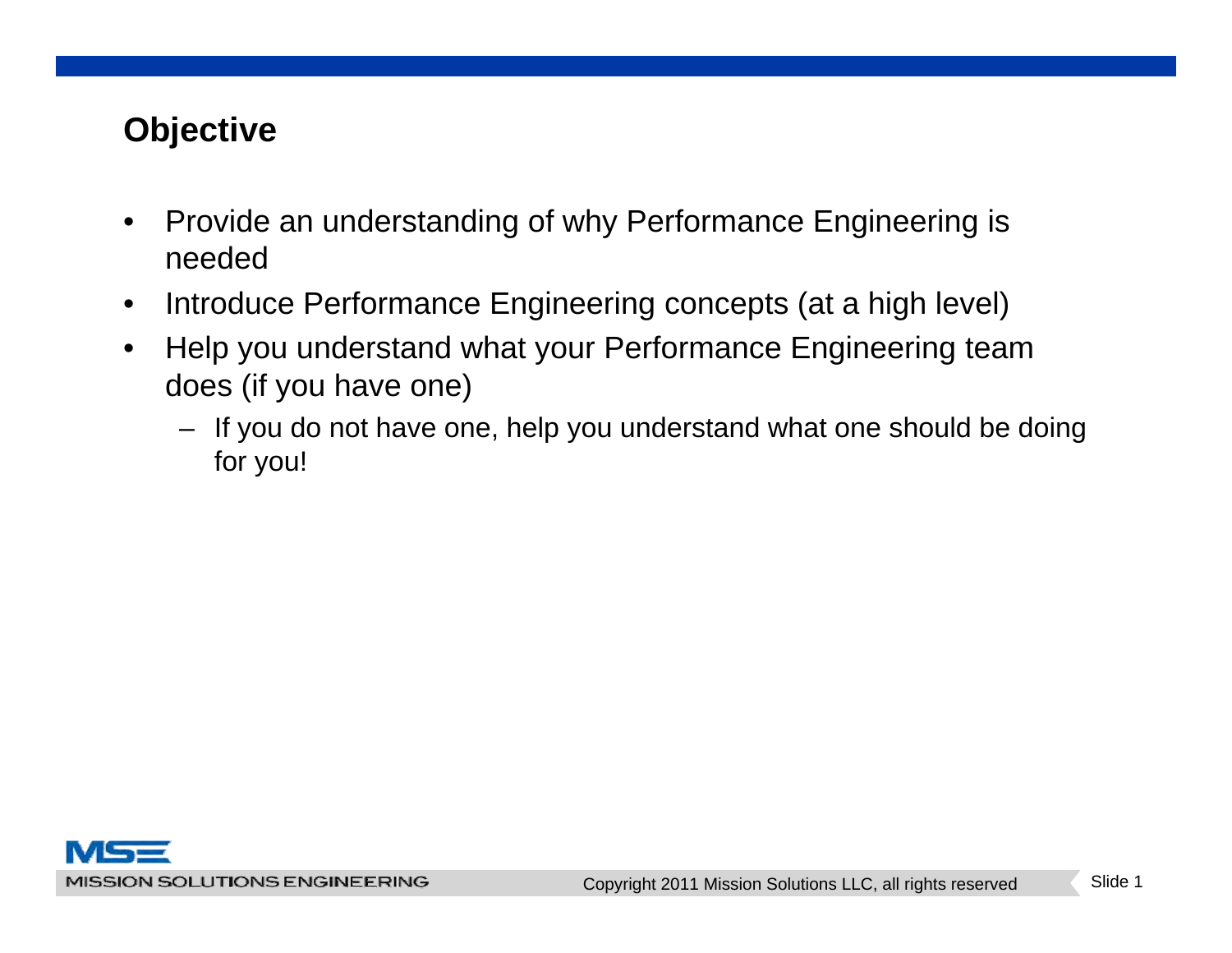## **Agenda**

- •Why do Performance Engineering?
- $\bullet$ Questions to ask for Performance Engineering tasks
- $\bullet$ Performance Engineering at MSE
- $\bullet$ Collecting Performance Data
- •The Core Four Resources
- •Processes
- •Virtualization
- •Questions

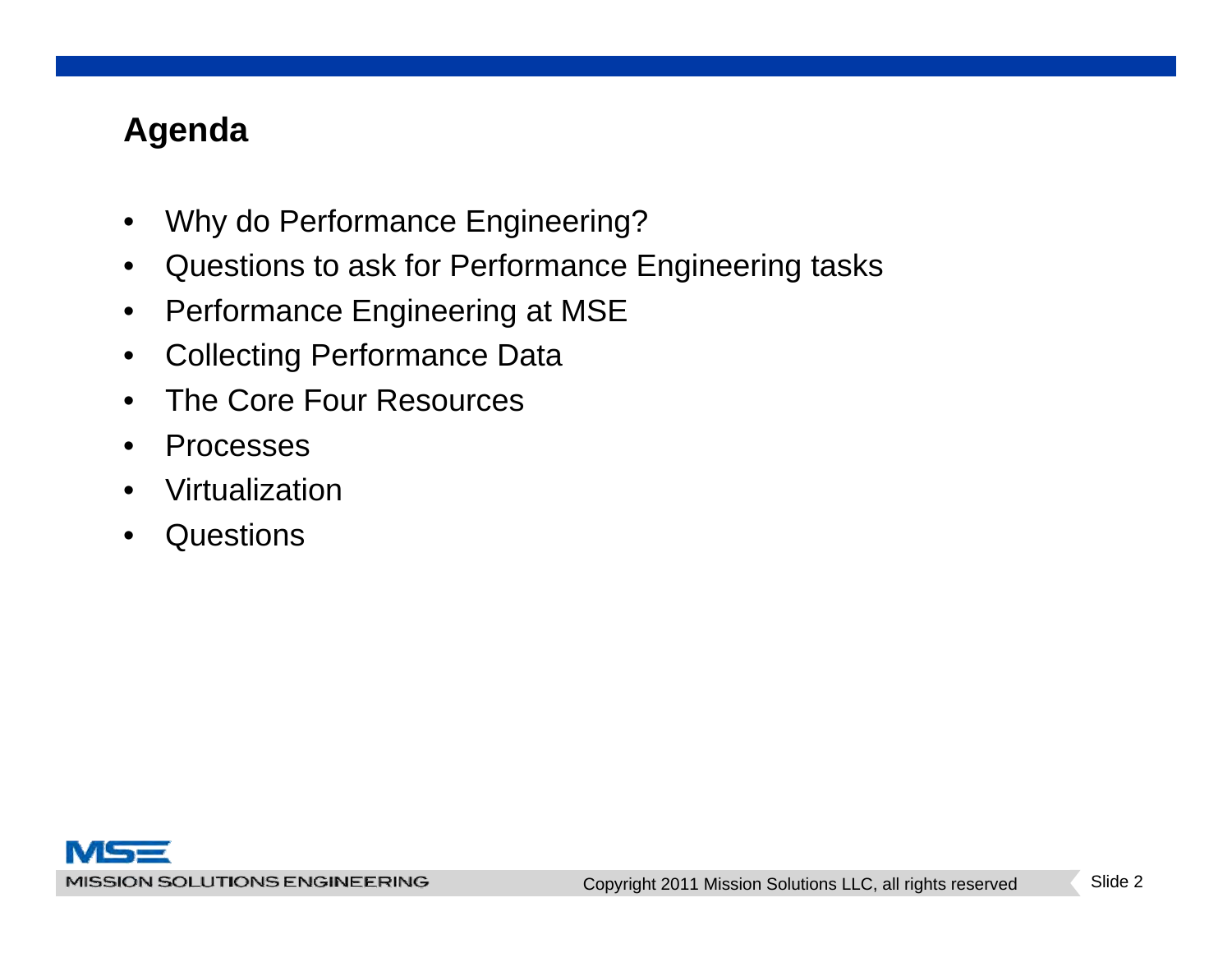## **Why do Performance Engineering?**

- •Understand system behavior
- •Find cause of problems
- • Requirements
	- Contracts
	- Specifications
	- Internal Processes
- $\bullet$ Provide feedback or information to others
- $\bullet$ Predictive Engineering (plan for upgrades, changes)
- • Risk Management
	- The quicker a problem is addressed, the lower the cost to address it
- •Quality Assurance





Photo source: http://commons.wikimedia.org/wiki/File:Insurance\_contract.jpg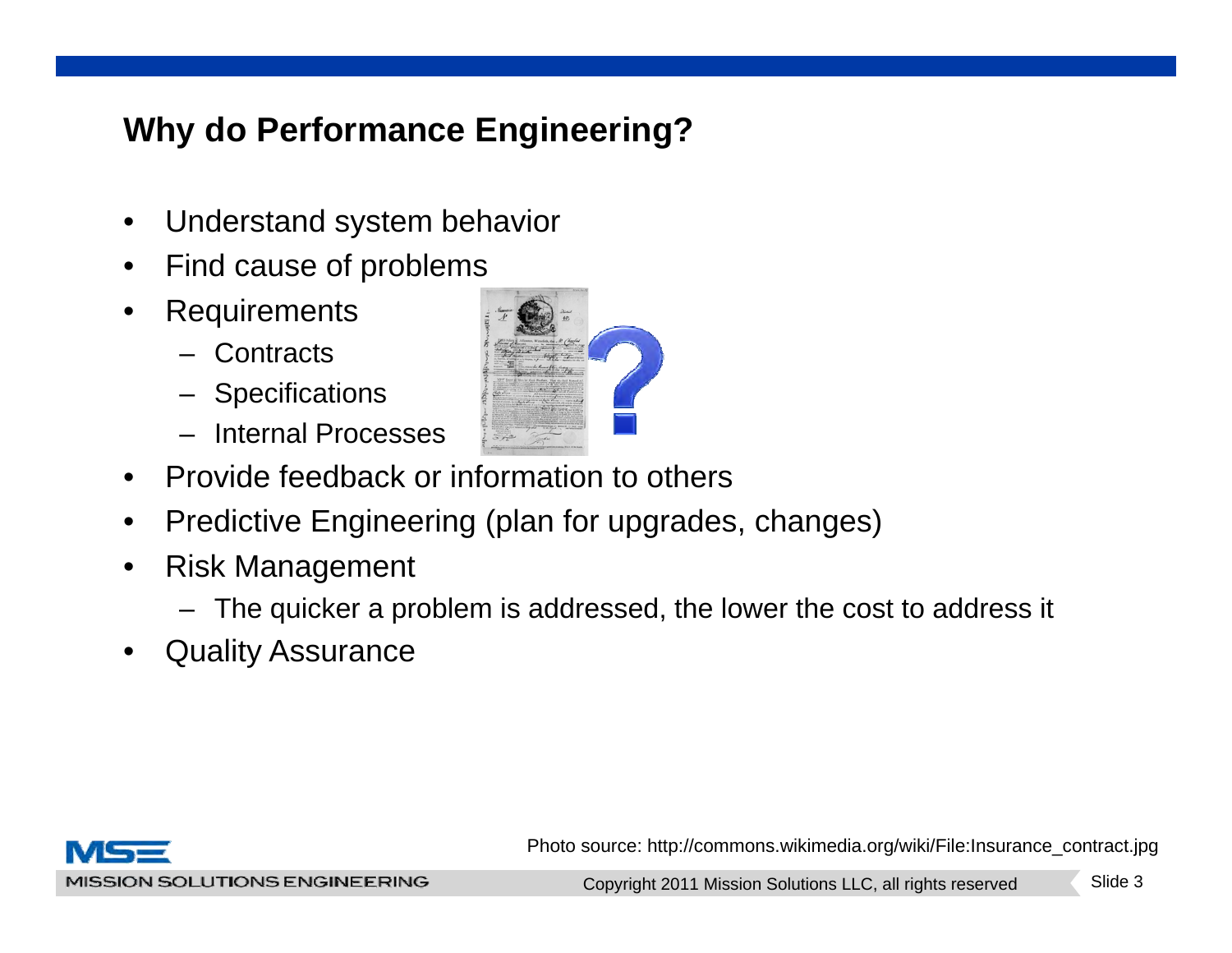#### **Questions to ask when doing Performance Engineering**

- • **Who** is asking for information?
	- The higher up the information travels, data should contain less detail and be more broad-based
- •**What** information is needed?
- •**Where** (what systems) do we want to analyze?
- • **When** should we analyze?
	- –Different needs for short or long timeframes
- $\bullet$  **How** should the information be presented?
	- Graphs/tables/text, html/pdf/hardcopy, etc.
- •• Why is the information needed?

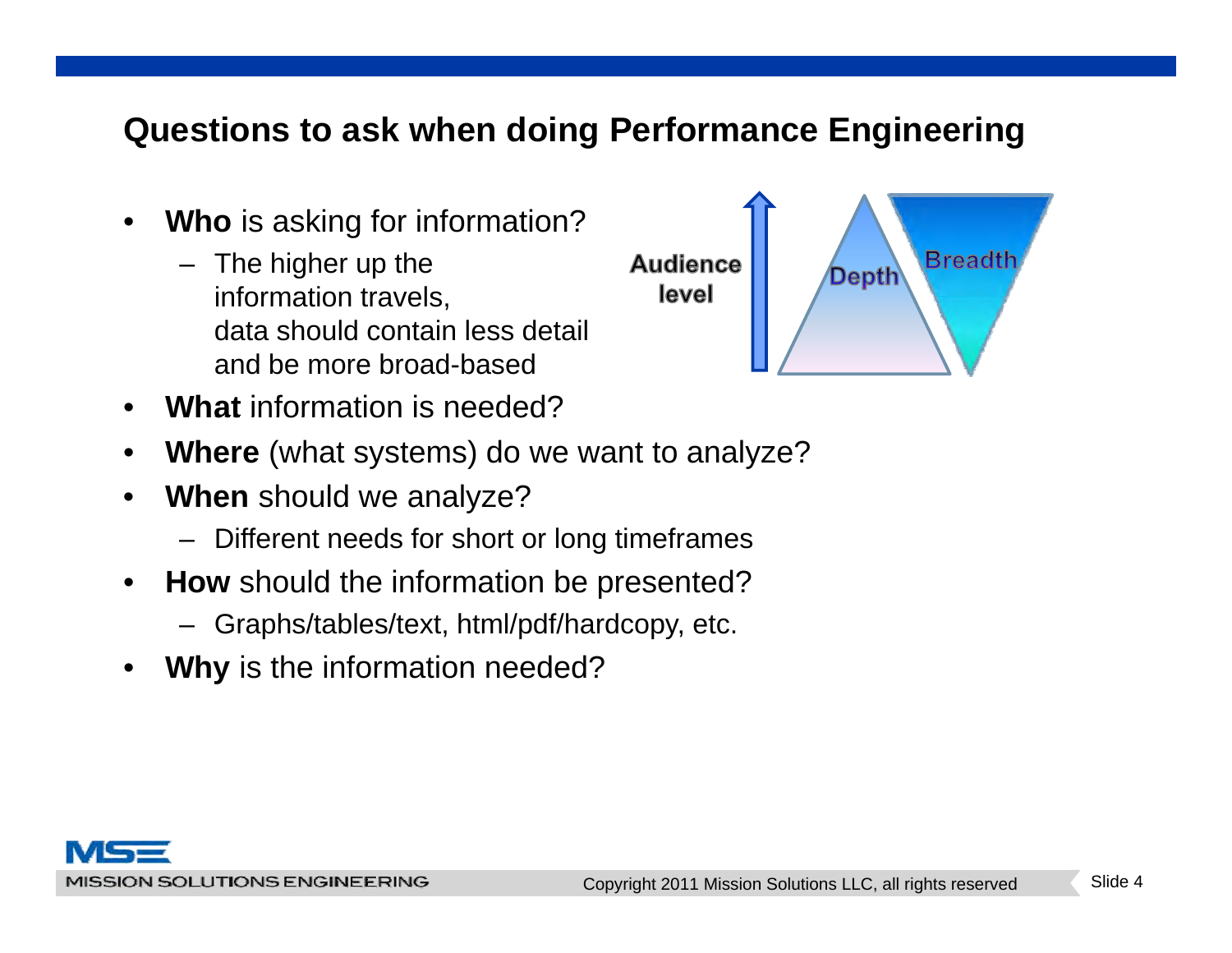## **Why is the information needed?**

- •**Troubleshooting** 
	- Immediate data on system/resources where problem(s) occurring
	- Narrow down location of problems to better address them quickly
- •**Monitoring** 
	- Realtime data on systems and resources
	- Condensed to highlight possible issues
		- Dashboard view of systems/groups
		- Alerts of present or future issues
- $\bullet$ • Testing
	- Measure data over period of time on all or subset of system
	- Usually put system under defined load
	- Understand system operation in specific scenarios
- $\bullet$  Predictive Engineering
	- Data collected over longer period of time (days, weeks, months, etc.)
	- Analyze trends over time, find future problems, model expected usage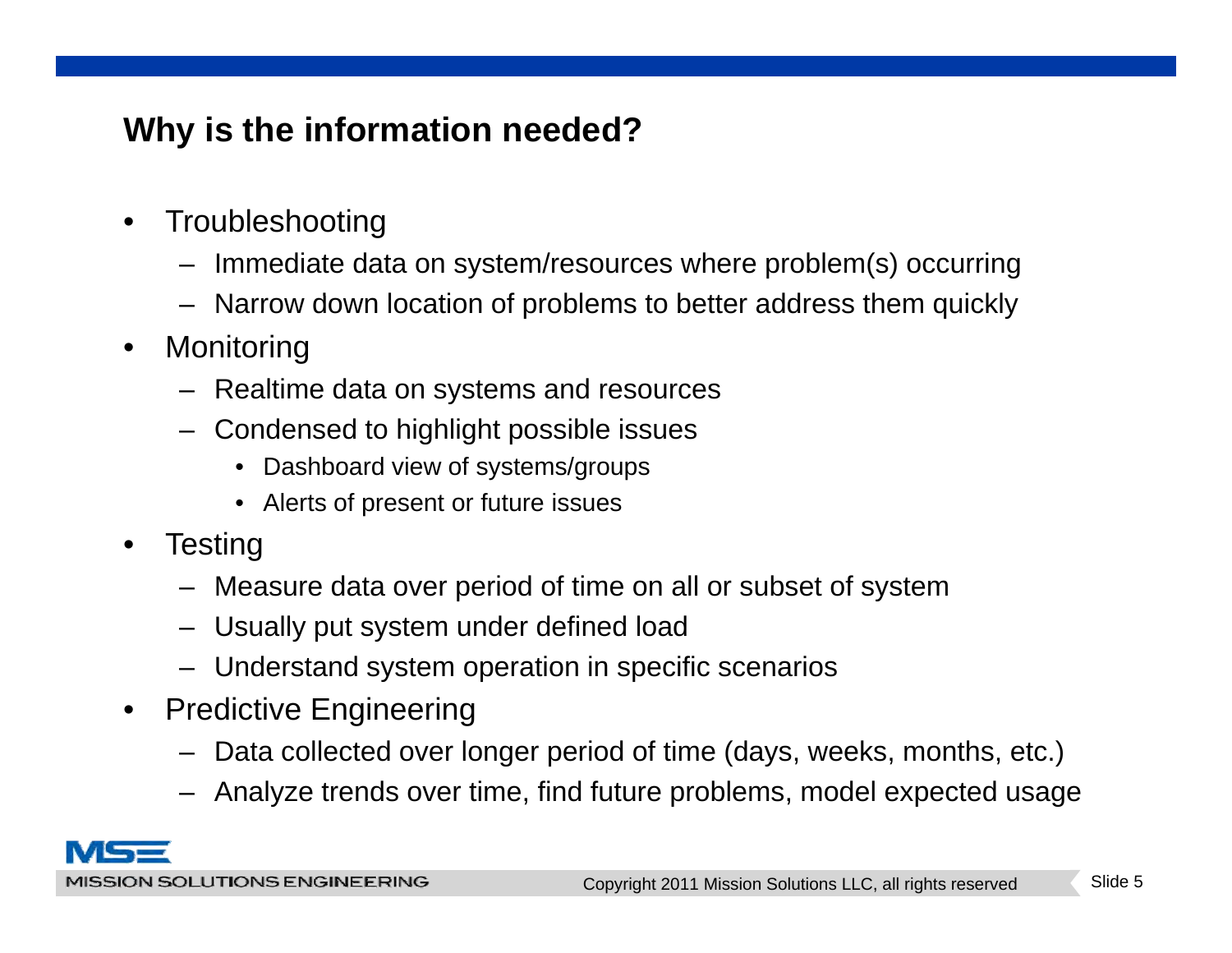#### **Performance Engineering at MSE**

- •MSE has been developing software for Aegis for over 40 years
- •Performance Engineering is vital in Open Architecture development
- • Performed by dedicated experts in Mission Assurance department
	- Independent of individual development organizations
- •Performed throughout development lifecycle
- •Performed on all baselines
- • Standardized sets of tools for system and internal measurement and anal ysis

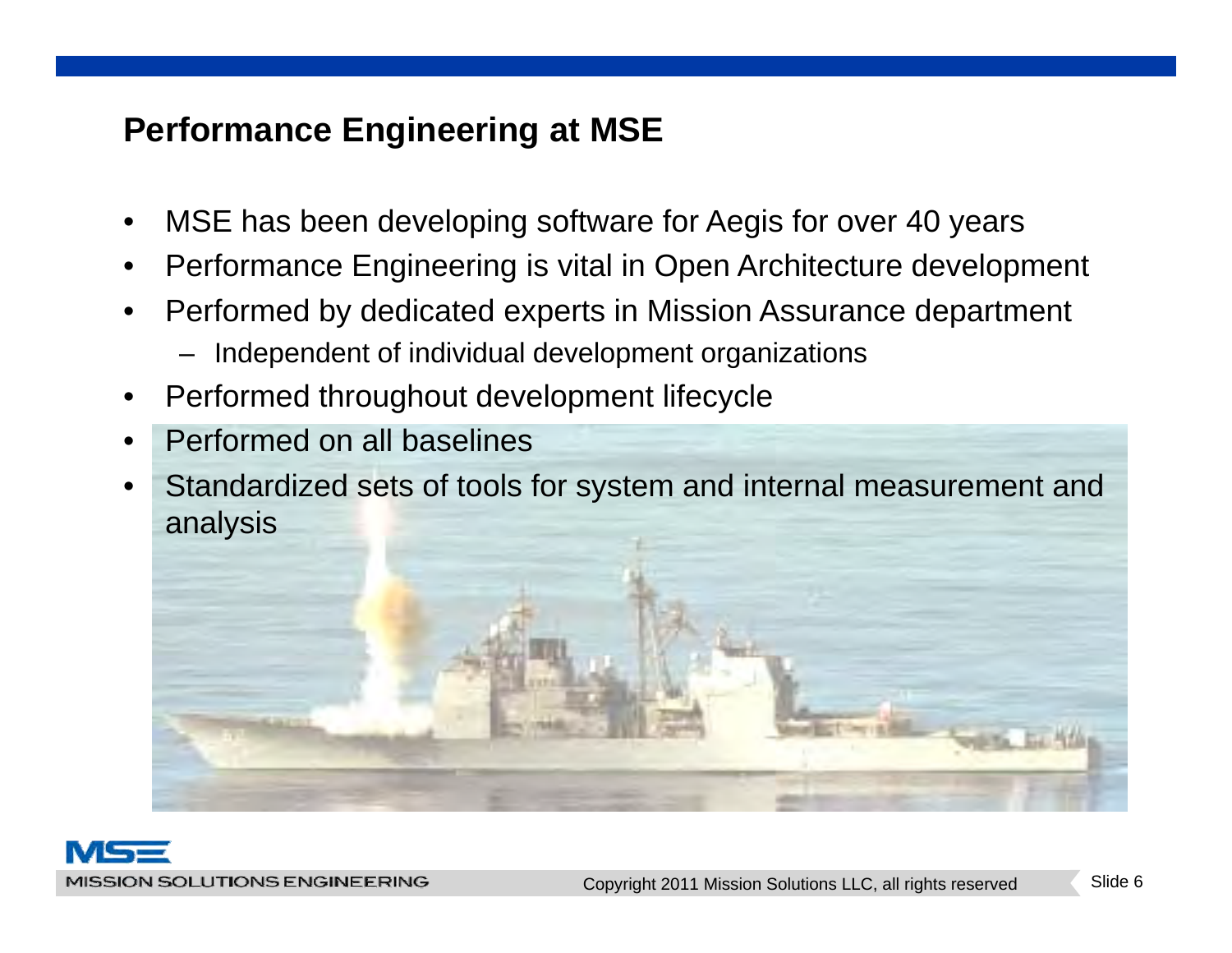- • System and Process data from OS (outside black box)
	- Most modern Operating Systems provide performance data
	- $-$  The OS may provide some internal performance data
		- E.g. caching, kernel statistics, data provided to OS by applications
	- OS tools usually provided, but are very raw
	- 3 –– 3<sup>rd</sup> Party and Open Source tools available
		- Better manageability
		- Provide intelligence in analyzing the data
	- $-$  At MSE, we constantly monitoring for problems or future issues





Photo source: http://commons.wikimedia.org/wiki/File:Digital\_spannungspruerfer.JPG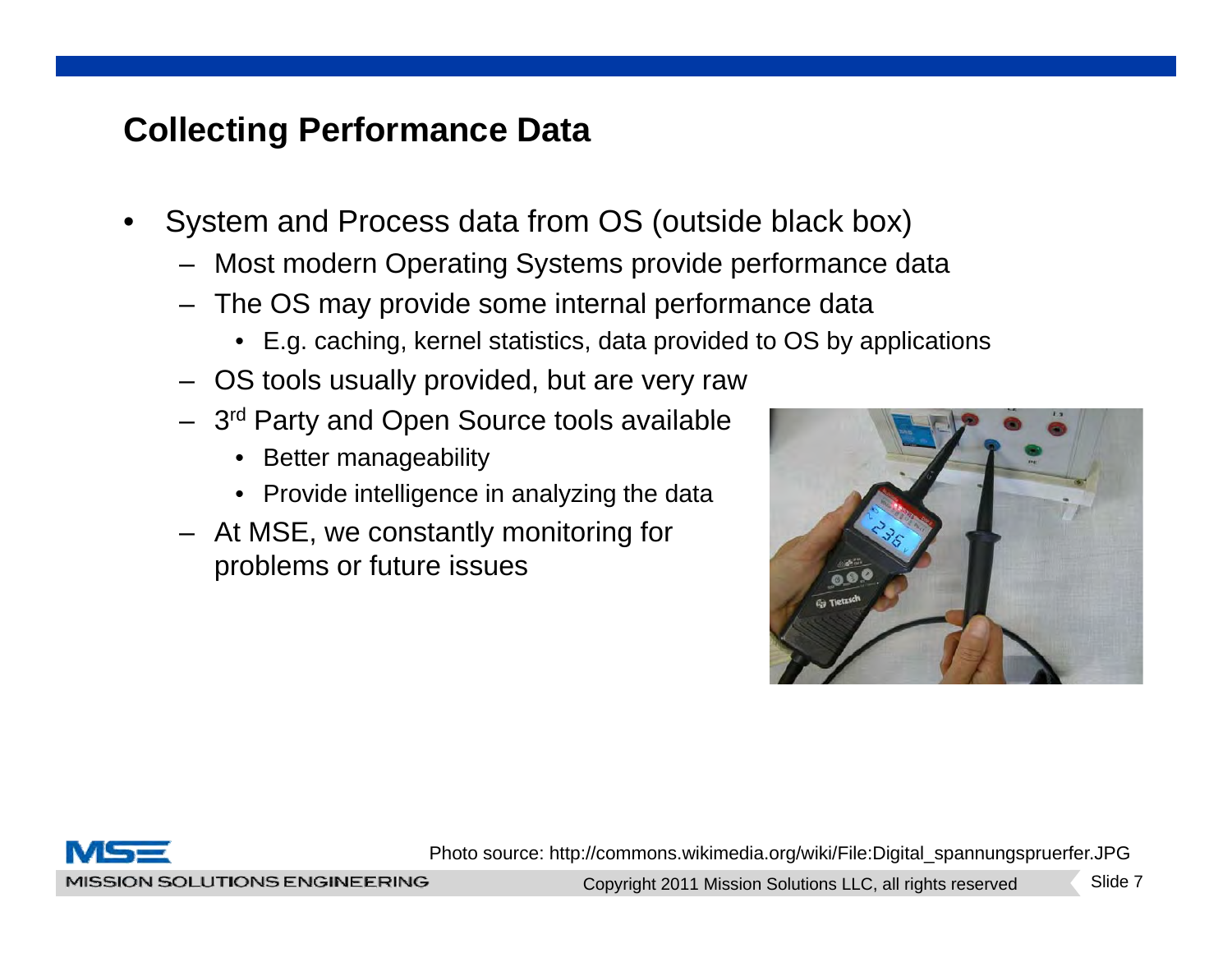- • Deeper dive into processes (inside the black box)
	- Requires deeper knowledge of architecture
		- $\bullet~$  Measure timing and resource usage along critical paths in architecture
		- Understand where performance issues are occurring
	- Tools to use depend upon what you are measuring
		- Profilers code-level and system level and system-level
		- Log files containing timing or resource usage data
		- Internal instrumentation of system
	- Exam ples
		- Time for system to react to user request (with timings for each step)
		- Timing and sequence of messages to a component
		- $\bullet$ Memory utilization in a buffer
		- Profile of CPU Usage by internal component
	- At MSE, we use this for a deeper understanding of performance or troubleshooting data that we see from the system level





MISSION SOLUTIONS ENGINEERING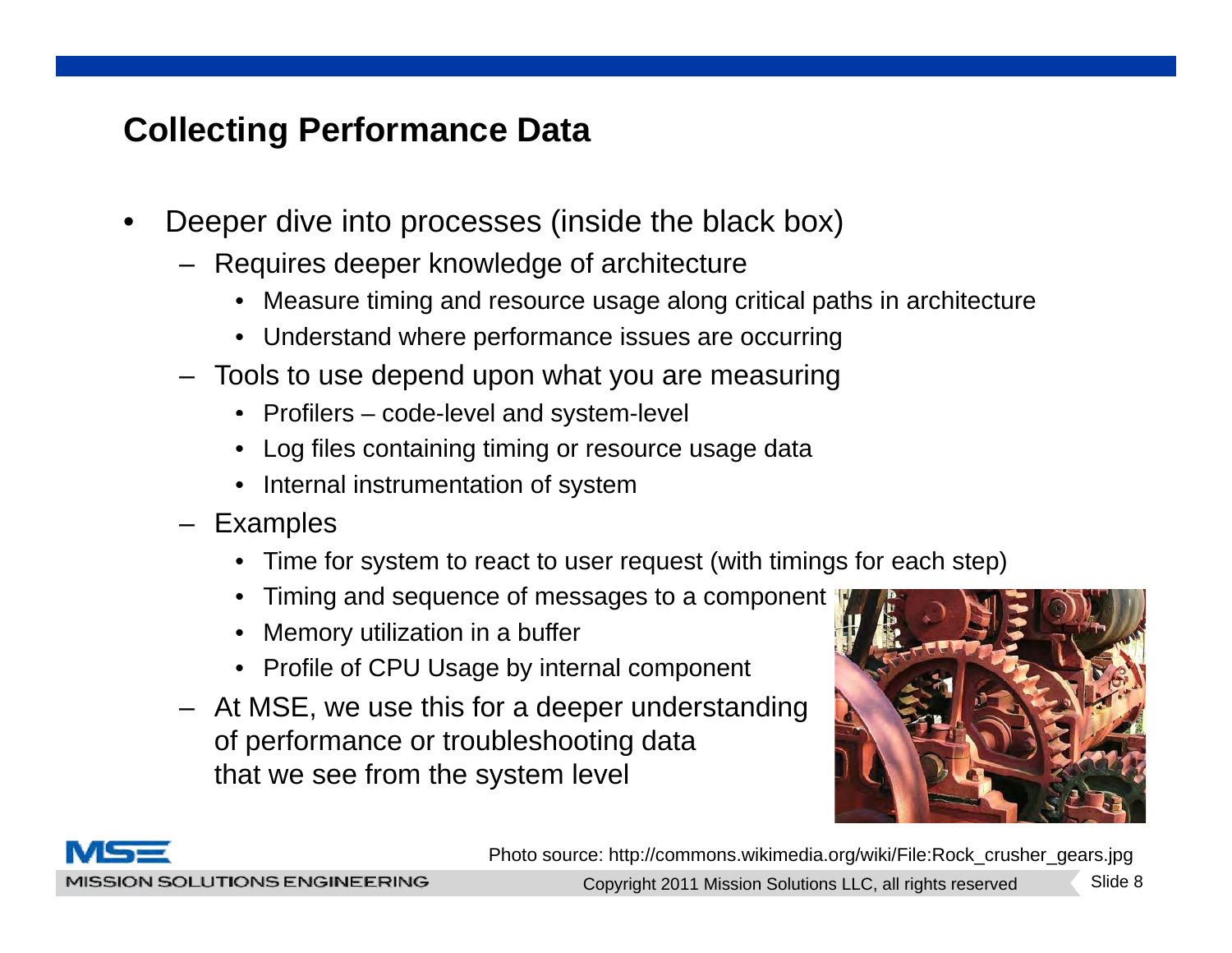- • Collection Intervals
	- How Often do you measure?
	- Higher sample frequency means:
		- Finer level of detail
		- •More likely to capture peaks and valleys
		- $\bullet$ More data to analyze
		- More effect on system being measured
	- Balance needs and impact to find best collection interval
		- Different needs may necessitate different data intervals
			- Testing and troubleshooting quick-occurring issues may require very high sample rate
			- Predictive engineering often uses longer intervals over a much longer timeframe





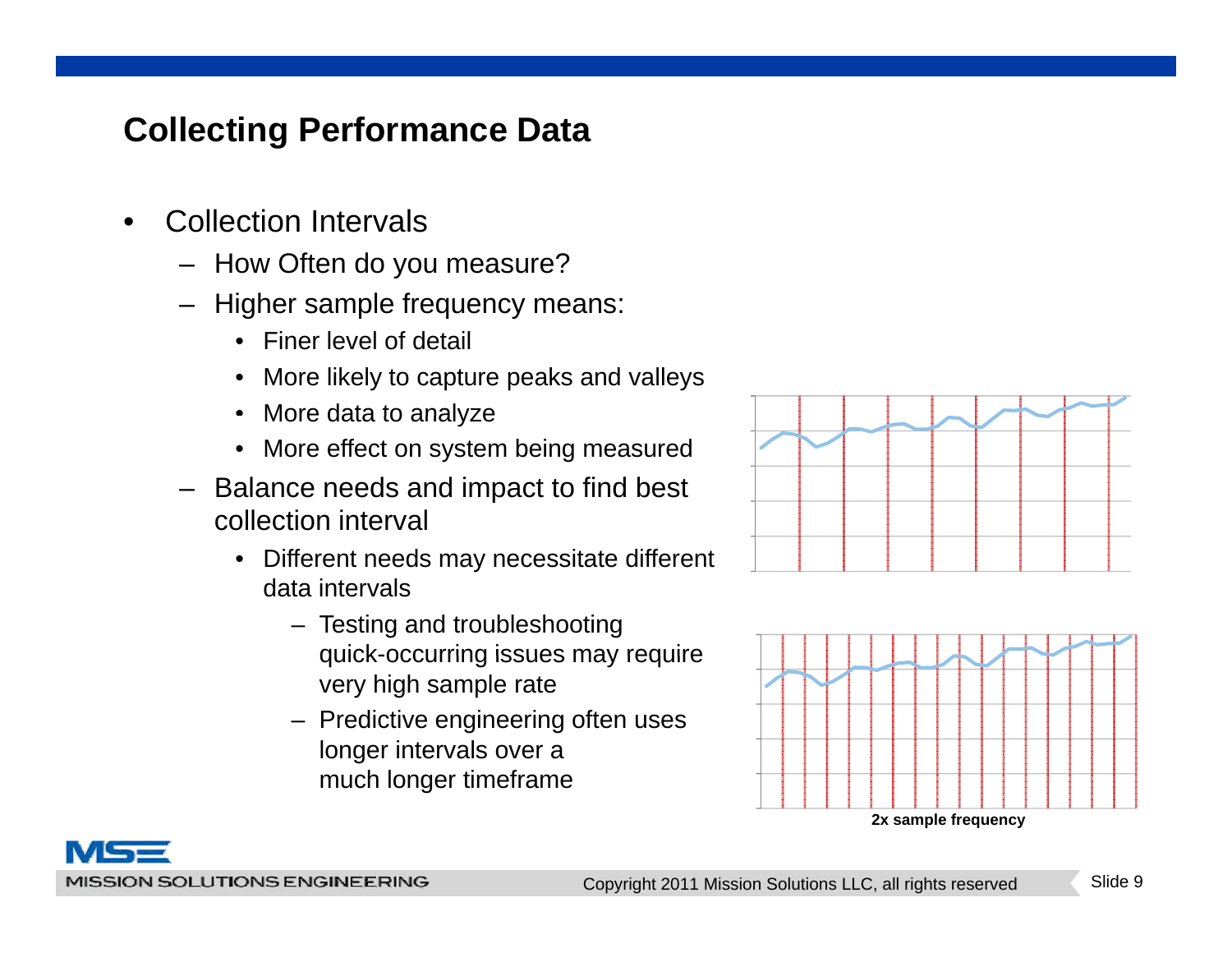- • Types of measurements
	- Instantaneous
		- $\bullet$  Snapshot of resource at a point in time
	- – Delta
		- Total change in resource over time period
			- Often for measuring total usage (e.g. Total Transactions)
		- Change in resource per unit (time) Rate
			- Measuring against a constraint (e.g. Network bandwidth usage)
	- Time to Complete
		- Often average over a sampling interval
			- Example: Disk response time (time to complete per IO)







Photo sources:

Camera: http://commons.wikimedia.org/wiki/File:Beautycord\_camera.jpg Odometer: http://commons.wikimedia.org/wiki/File:Odometer.jpg



MISSION SOLUTIONS ENGINEERING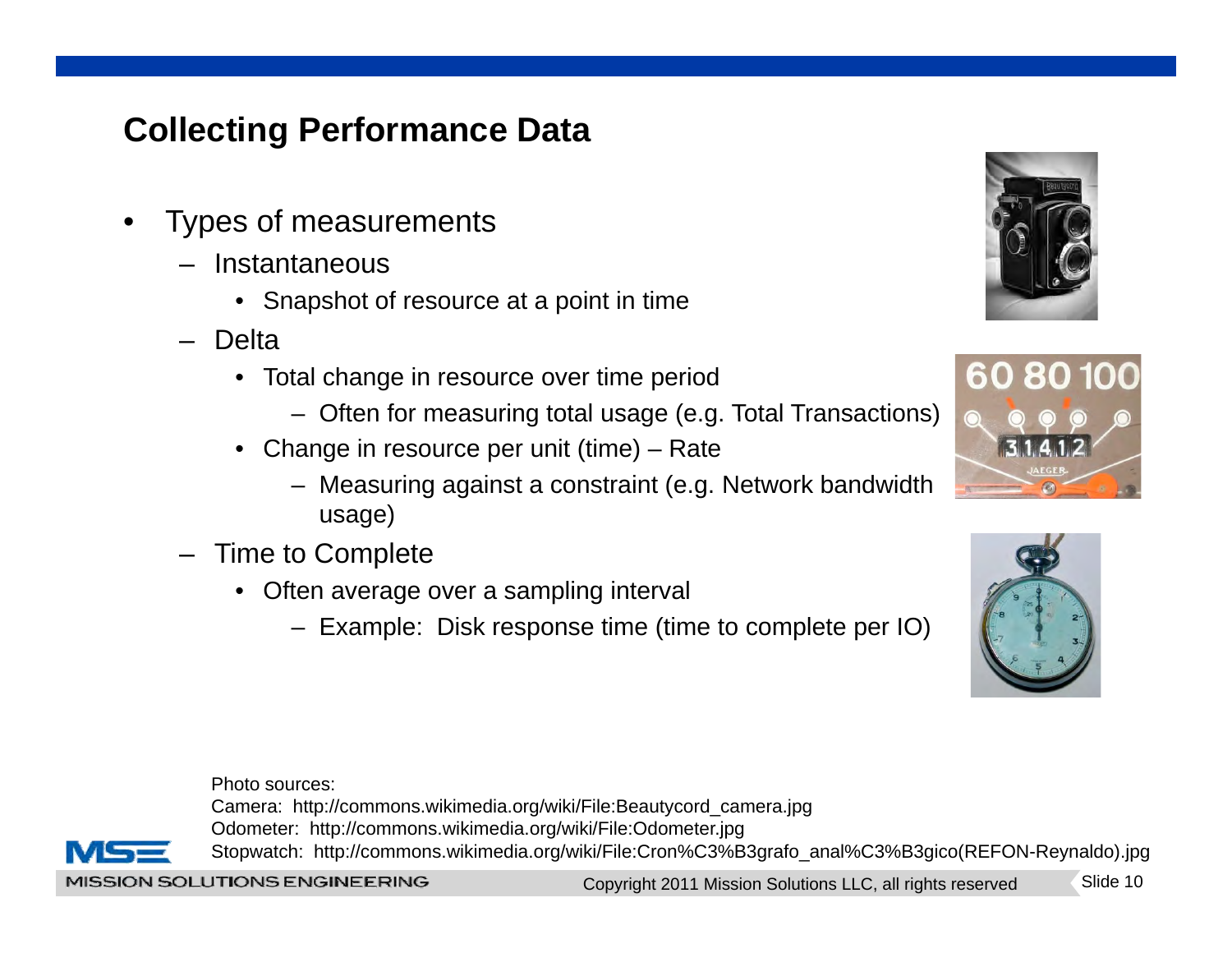#### **Core Four Resources**

- $\bullet$  The Core Four resources are the primary four that constrain a computer system
	- CPU
	- Memory
	- Disk (storage)
	- Network
- $\bullet$  Nearly all performance measurements break down into one or a combination of these
	- Example of combination: Disk swapping activity
		- Caused by a shortage of memory
		- Causes heavy disk activity
		- CPU may have to wait for swapping activity to complete
		- CPU may have to wait for memory to be swapped back from disk

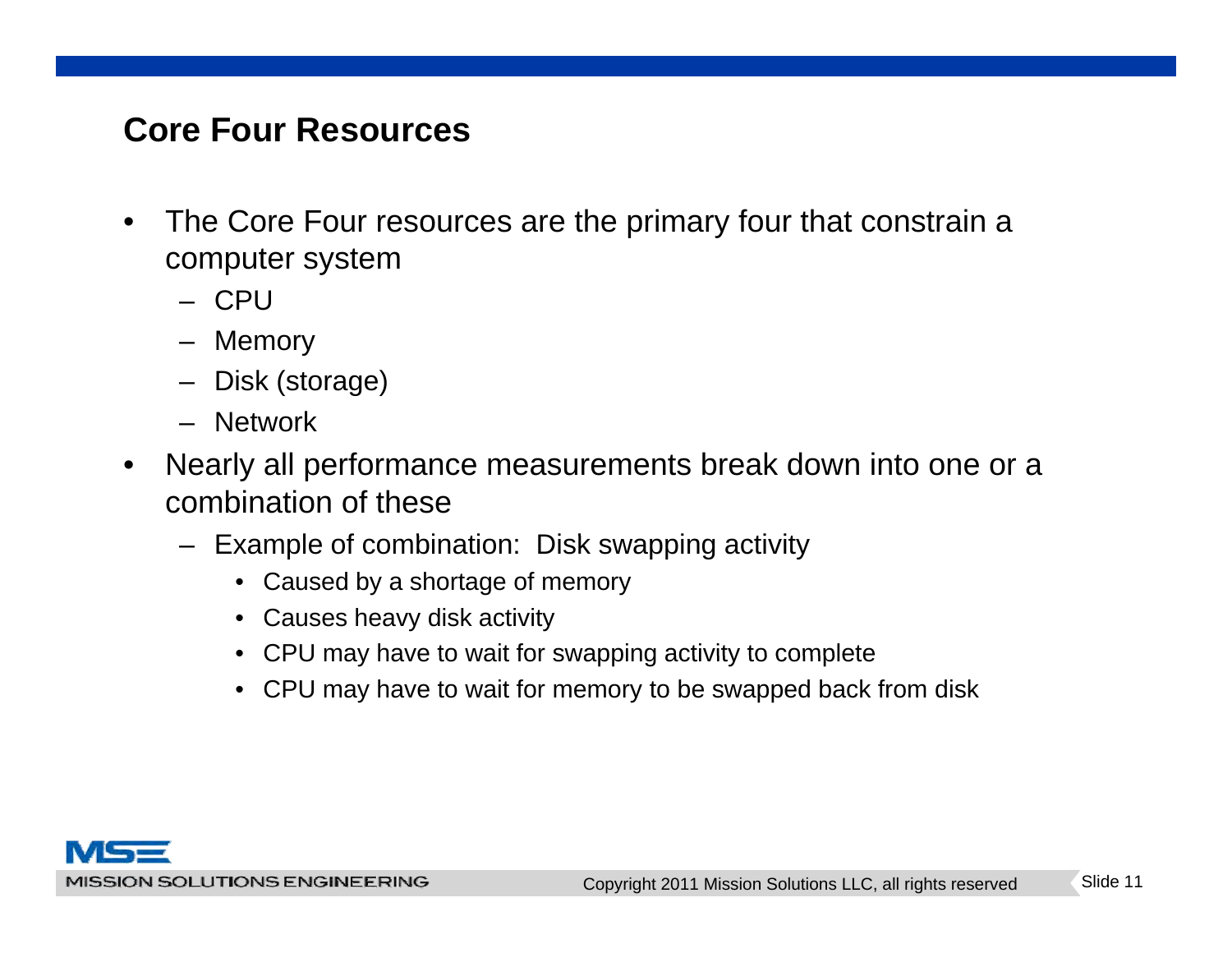## **CPU**

- • Main statistics
	- CPU Utilization (used, idle)
	- CPU Load
	- CPU Ready (queueing and response time)
- • Main issues
	- CPU Resource Saturation (all CPUs are near capacity)
	- CPU Core Saturation (one or more, but not all CPUs, near capacity)
		- Unbalanced load, not making best use of resources
	- $-$  Confusion in representation
		- Many different units used to represent, what do they all mean?
			- Percentage: % of single CPU, % of total CPU resources
			- CPU Seconds
			- Megahertz (MHz)
			- Jiffies
	- Multiple Cores and Hyperthreading



MISSION SOLUTIONS ENGINEERING

<sup>p</sup> yp gPhoto source: http://commons.wikimedia.org/wiki/File:Sockel7-cpus.JPG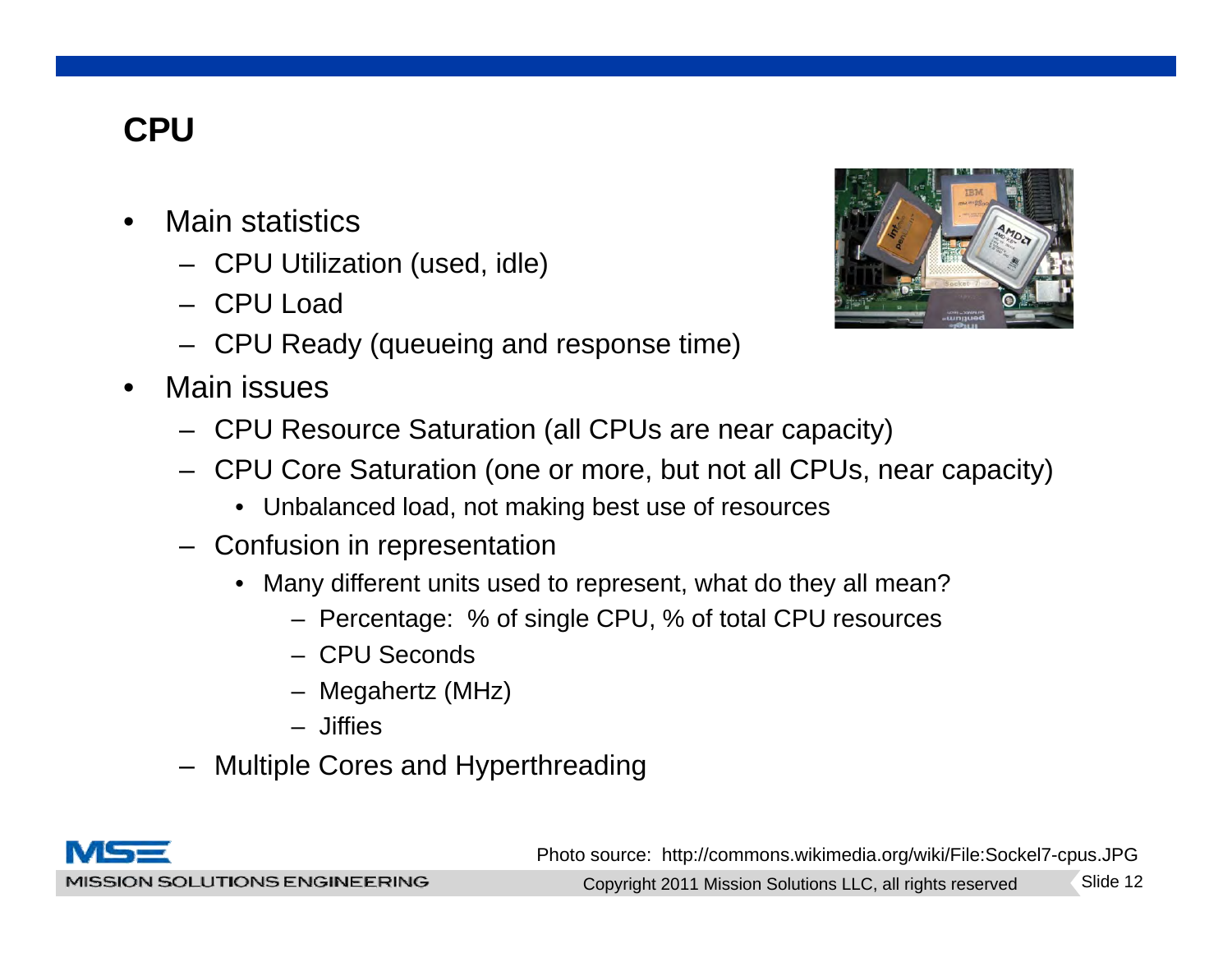#### **Hyperthreading vs. Multi-core**

- • Hyperthreading CPU looks to OS like 2 full cores
	- Only 1 core, but two pipelines, can schedule well-balanced (multithreaded) workloads to make more efficient use of the core
- $\bullet$ Multicore CPU has more than one actual core on the physical chip
- •Multiprocessor systems have two or more physical CPU chips inside
- •Systems can have any combination of all three of the above

| <b>Dual Processor</b> |                    | <b>Dual Core</b>         |                          | <b>Hyper-Threading</b>   |                    |
|-----------------------|--------------------|--------------------------|--------------------------|--------------------------|--------------------|
| Cache                 | Cache              | <b>On-Die</b><br>Cache   |                          | <b>On-Die</b><br>Cache   |                    |
| <b>Arch.</b> State    | <b>Arch. State</b> | <b>Arch.</b> State       | <b>Arch.</b> State       | <b>Arch.</b> State       | <b>Arch.</b> State |
| <b>APIC</b>           | <b>APIC</b>        | <b>APIC</b>              | <b>APIC</b>              | <b>APIC</b>              | <b>APIC</b>        |
| Processor<br>core     | rocessor<br>core   | <b>Processor</b><br>core | <b>Processor</b><br>core | <b>Processor</b><br>core |                    |
| <b>System Bus</b>     |                    | <b>System Bus</b>        |                          | <b>System Bus</b>        |                    |



Photo source: http://blogs.msdn.com/b/gauravseth/archive/2006/03/20/555519.aspx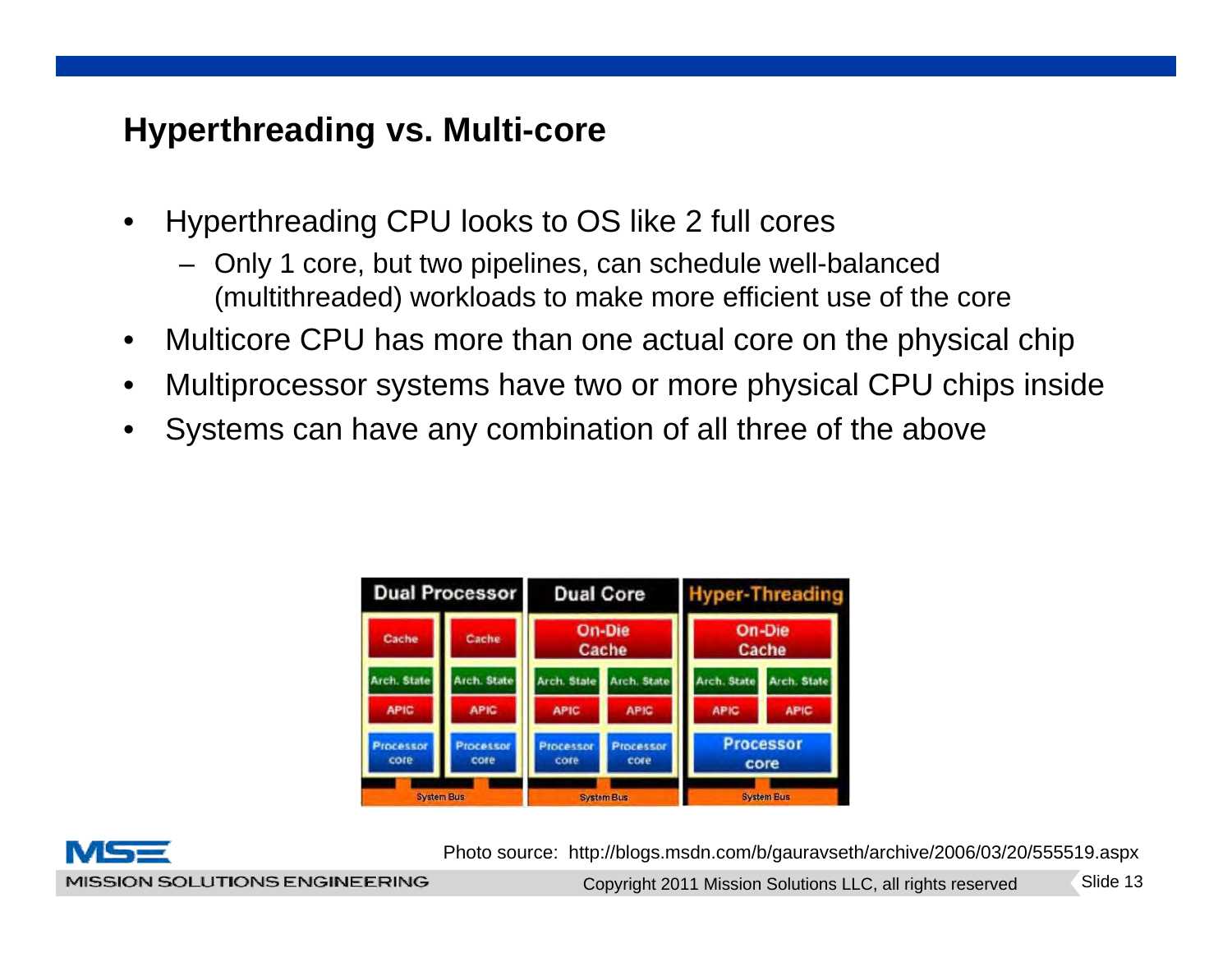#### **Memory**

- • Main statistics
	- Memory Used (% or bytes)
	- Memory Free (% or bytes)
	- Swapped Memory
	- Swapping Activity (rate)
- •• Main issues
	- Memory Overcommitment
		- OS either refuses to give more, or finds ways to get the memory needed
		- $\bullet~$  Swapping memory to disk is process of last resort
			- Disk access is orders of magnitude slower than memory access
			- The swapping can make other resources (CPU, disk) appear to be the cause of issues



Photo source: http://commons.wikimedia.org/wiki/File:Dimm.jpg

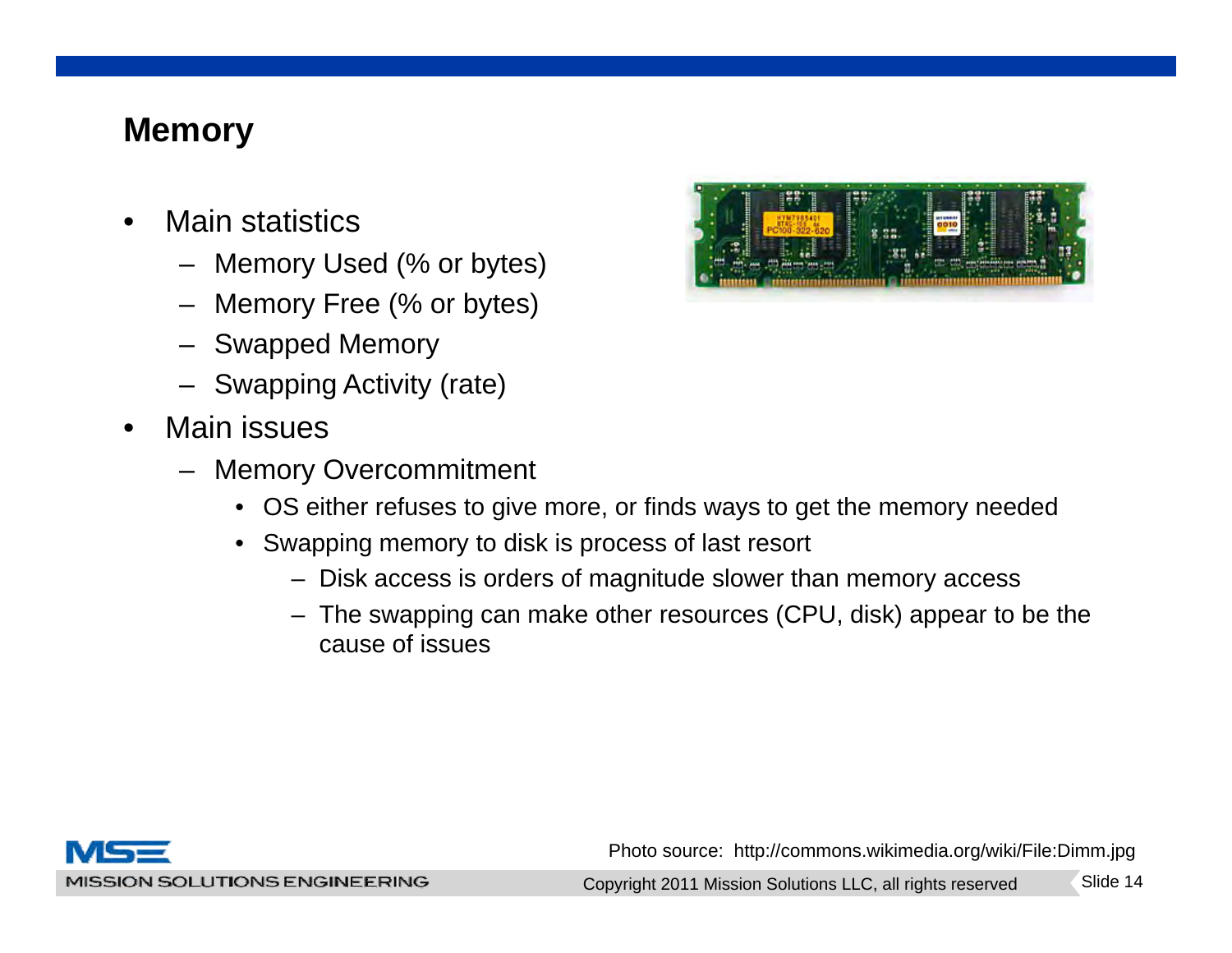## **Disk (storage)**

- • Main statistics
	- IO rates: reads/second, writes/second
	- Throughput rates: bytes read/second, bytes written/second
	- Latencies: seconds per read, seconds per write
	- Disk space: Used, Free
- • Main issues
	- Bus saturation
	- Disk throughput saturation
	- Disk space saturation (running out of space)
	- Caching or buffering inefficiencies
- • Types of storage
	- Local (hard disk directly connected to system)
	- SAN
	- NAS
- •Disk Caching
- •Disk Arrays





Photo source: http://commons.wikimedia.org/wiki/File:The\_main\_Flickr\_photo\_storage\_server.jpg

MISSION SOLUTIONS ENGINEERING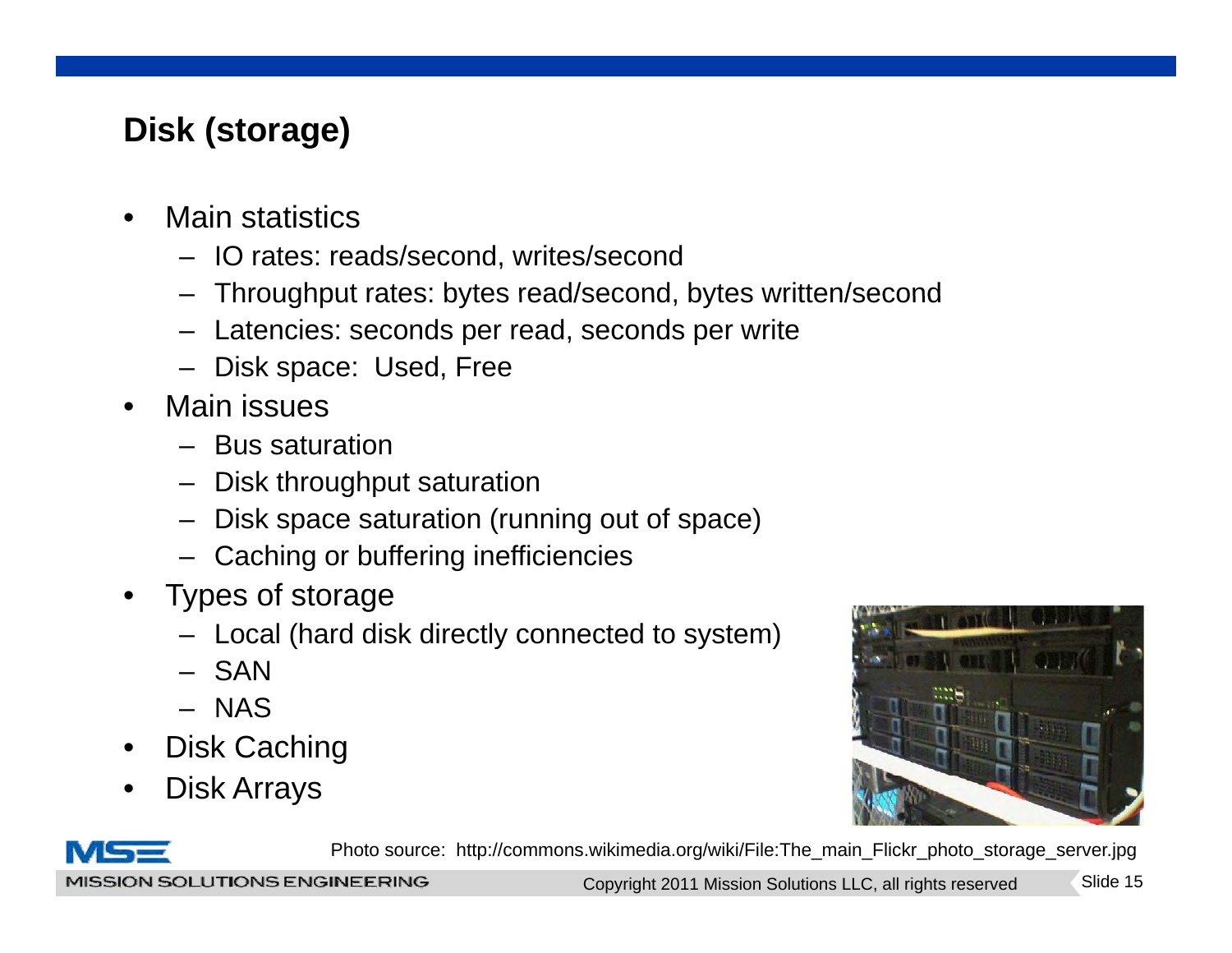## **Network**

- • Main statistics
	- Packet rates: Received/second andTransmitted/second
	- Throughput rates: Bytes Received/second and Bytes Transmitted/second
- • Main issues
	- Port saturation on network device
	- Buffer saturation (send or receive)
- •Always remember protocol overhead



Photo sources:



Network card: http://commons.wikimedia.org/wiki/File:Ne1000.jpg Matryoshka: http://commons.wikimedia.org/wiki/File:Russian-Matroshka\_no\_bg.jpg

MISSION SOLUTIONS ENGINEERING

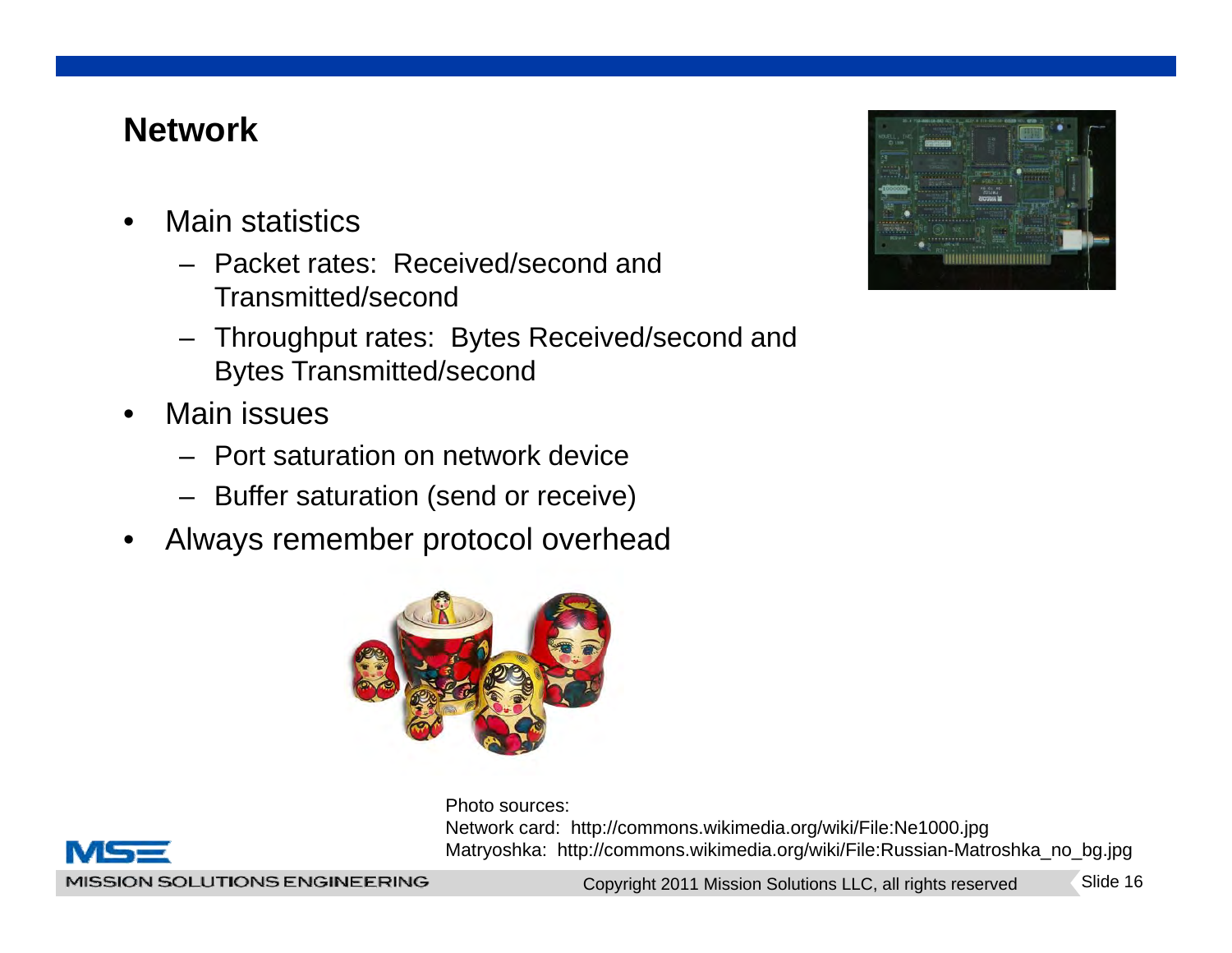## **Network Topology**

- • Different bandwidths and activity levels at different parts of network
- $\bullet$ Switching buffers
- • Collisions (non-switching networks)
- •NIC Teaming and Bonding
- •VI AN<sub>S</sub>
- $\bullet$  Need to measure throughout network to get full view of where problems may lie





Photo source: http://commons.wikimedia.org/wiki/File:DHS\_Network\_Topology.jpg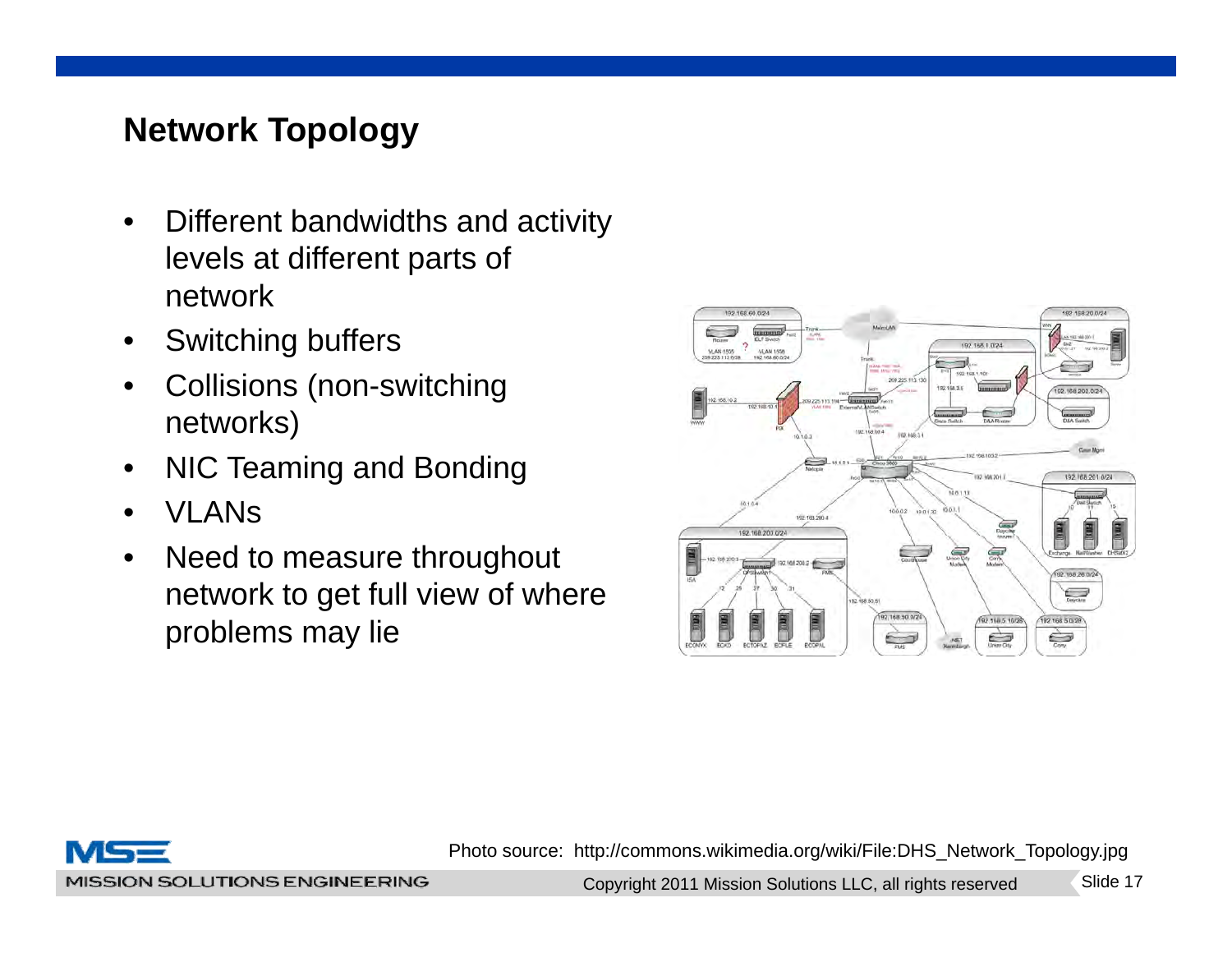#### **Resource Contention**

- • Multiple processes running simultaneously on system
	- Sharing finite resources
	- System tries to give each process all resources it wants
- •When more requested than resources available, OS has to dole out resources as appropriate to let processes do their work
	- Higher priority processes usually get higher levels of resources





Photo source: http://commons.wikimedia.org/wiki/File:NebraskaHelloGirl.jpg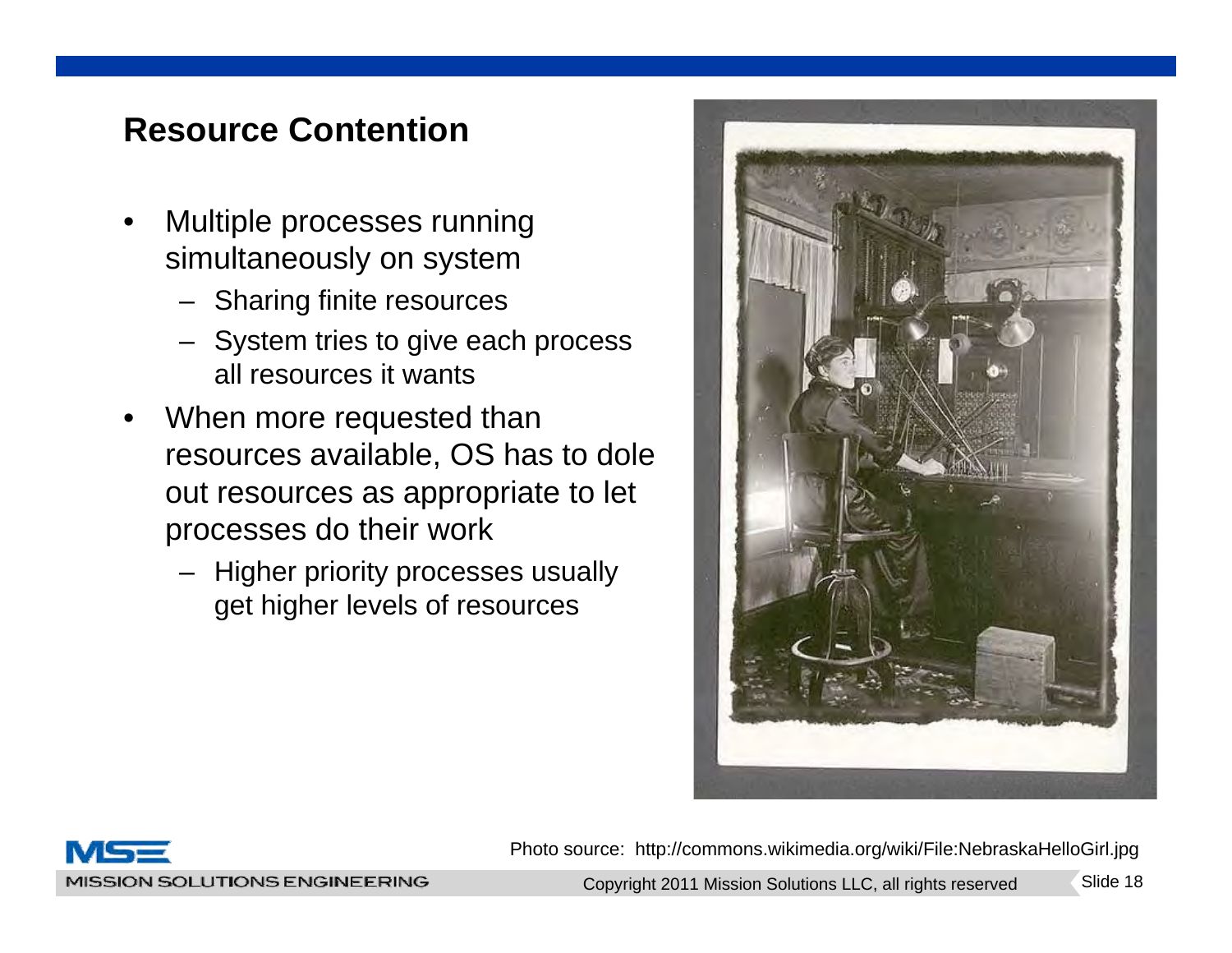#### **Processes**

- •Constrained by the same Core Four as the system
- •Often can measure at a basic level from the OS itself
- •To go deeper, tools are needed (e.g. profilers)
- • Why
	- Narrow focus to source of issues
	- Validate expected operation of processes
	- Measure internal resources and timings to verify proper operation
- •Whereas system is "provider" of resources, processes are "consumers" of resources





Photo source: http://commons.wikimedia.org/wiki/File:StateLibQld\_1\_115664\_Feeding\_time\_ for\_the\_animals,\_Blackall\_District,\_1908.jpg

MISSION SOLUTIONS ENGINEERING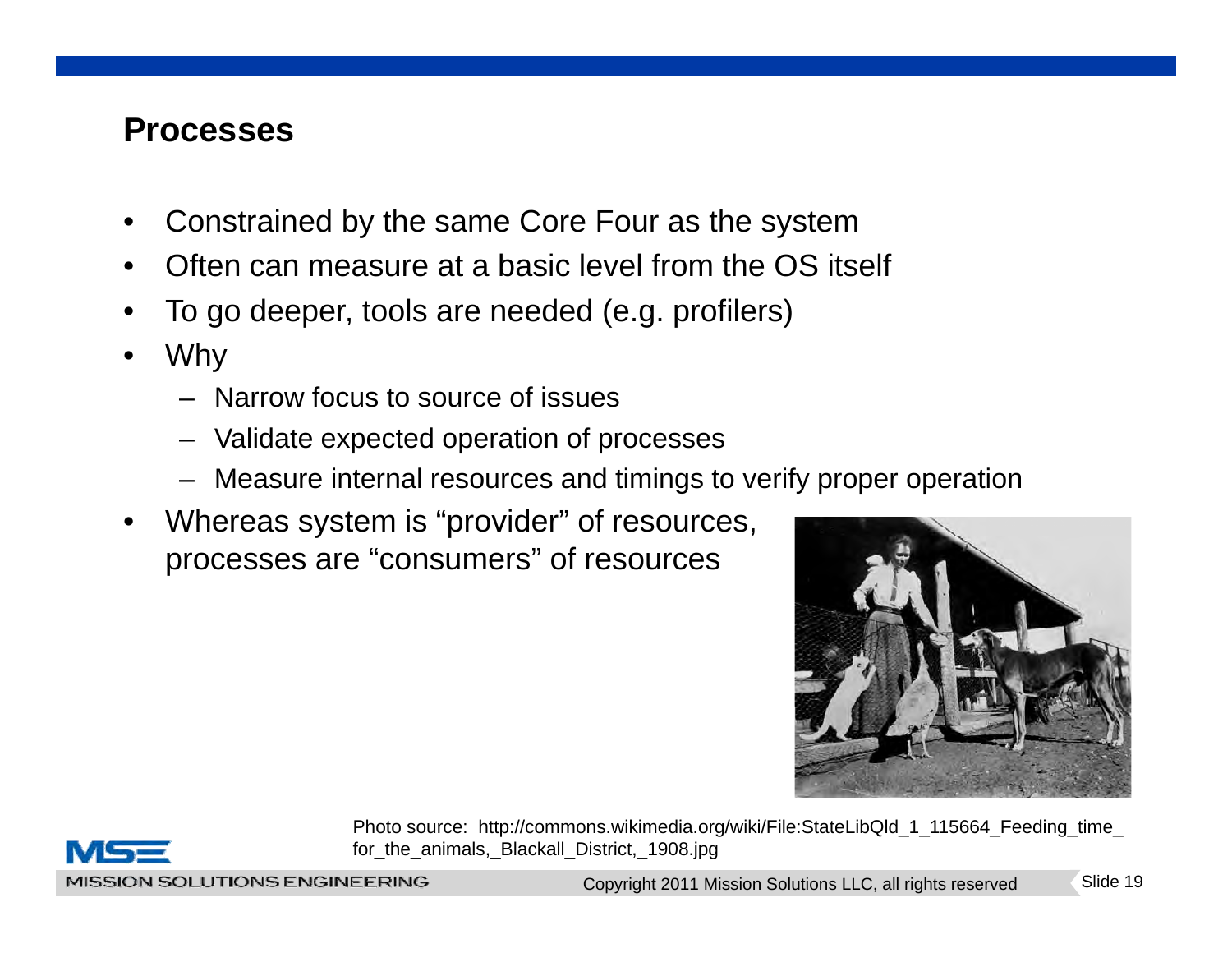## **Virtualization**

- • Adds a layer of abstraction (complexity)
- $\bullet$ Physical vs. Virtual resources
	- Physical: Hardware and hypervisor are provider, virtual machine is consumer. . . . . . .
	- Virtual: Virtual Machine is provider, processes in VM are consumer
- • Contention occurs for both physical and virtual resources





Photo source: http://commons.wikimedia.org/wiki/File:Hardware\_Virtualization.JPG

MISSION SOLUTIONS ENGINEERING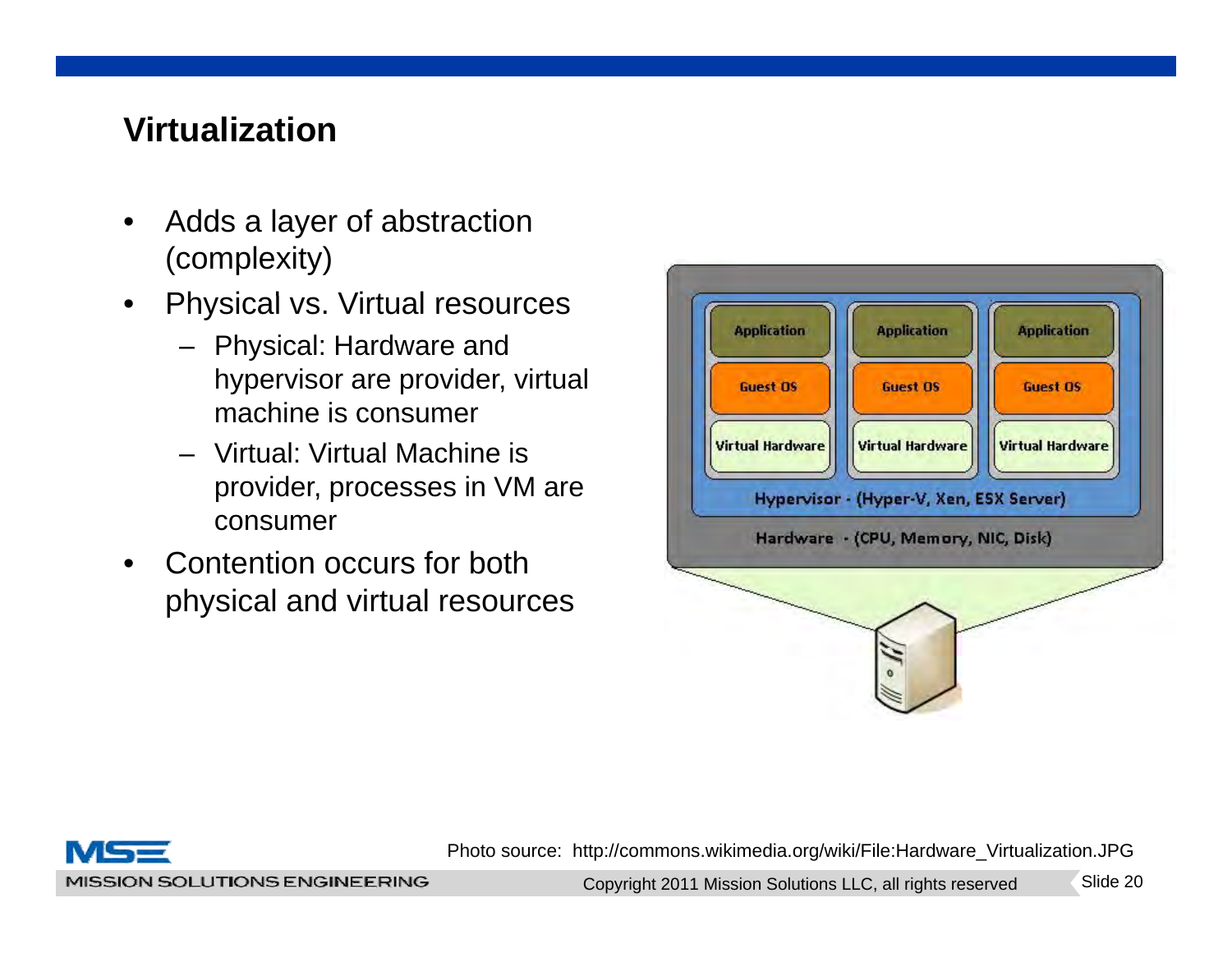## **Virtualization**

- $\bullet$  System-level measurements from within virtual machines may be inaccurate, especially CPU usage
	- $-$  Assumptions made that are not accurate in virtual world
	- Recommended whitepaper: http://www.vmware.com/files/pdf/Timekeeping-In-VirtualMachines.pdf
- $\bullet$  Storage bandwidth becomes <sup>a</sup> major factor
	- Virtualization exposes poorly configured storage (SAN)
- $\bullet$  Network becomes much more complex
	- Virtual network infrastructure
		- Some may not even connect to physical network
		- Network traffic that does not reach physical network can travel as fast as the host's CPU will allow
- • Even if your product does not use virtualization, you may still use it
	- Ideal testing environment

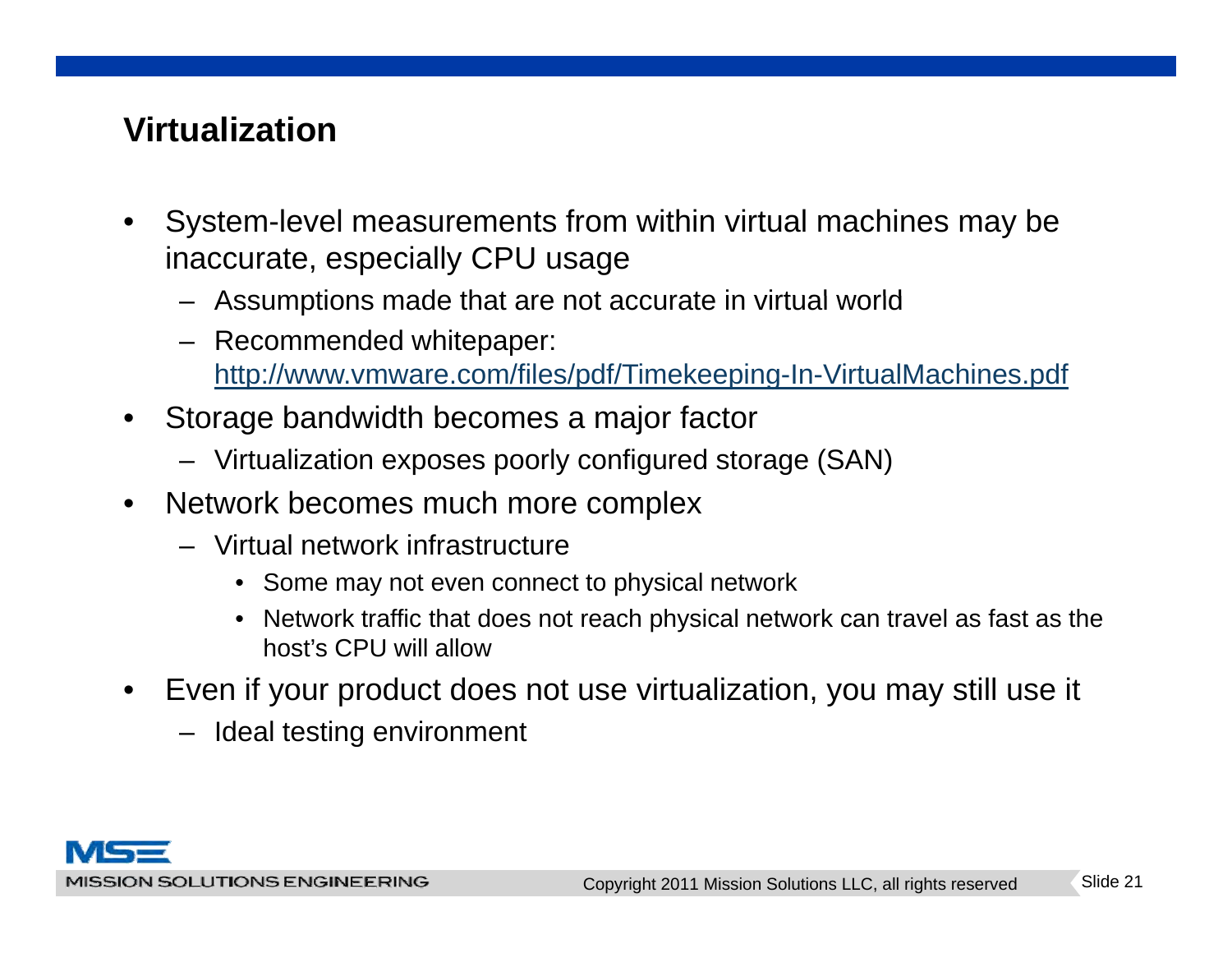#### **Questions**



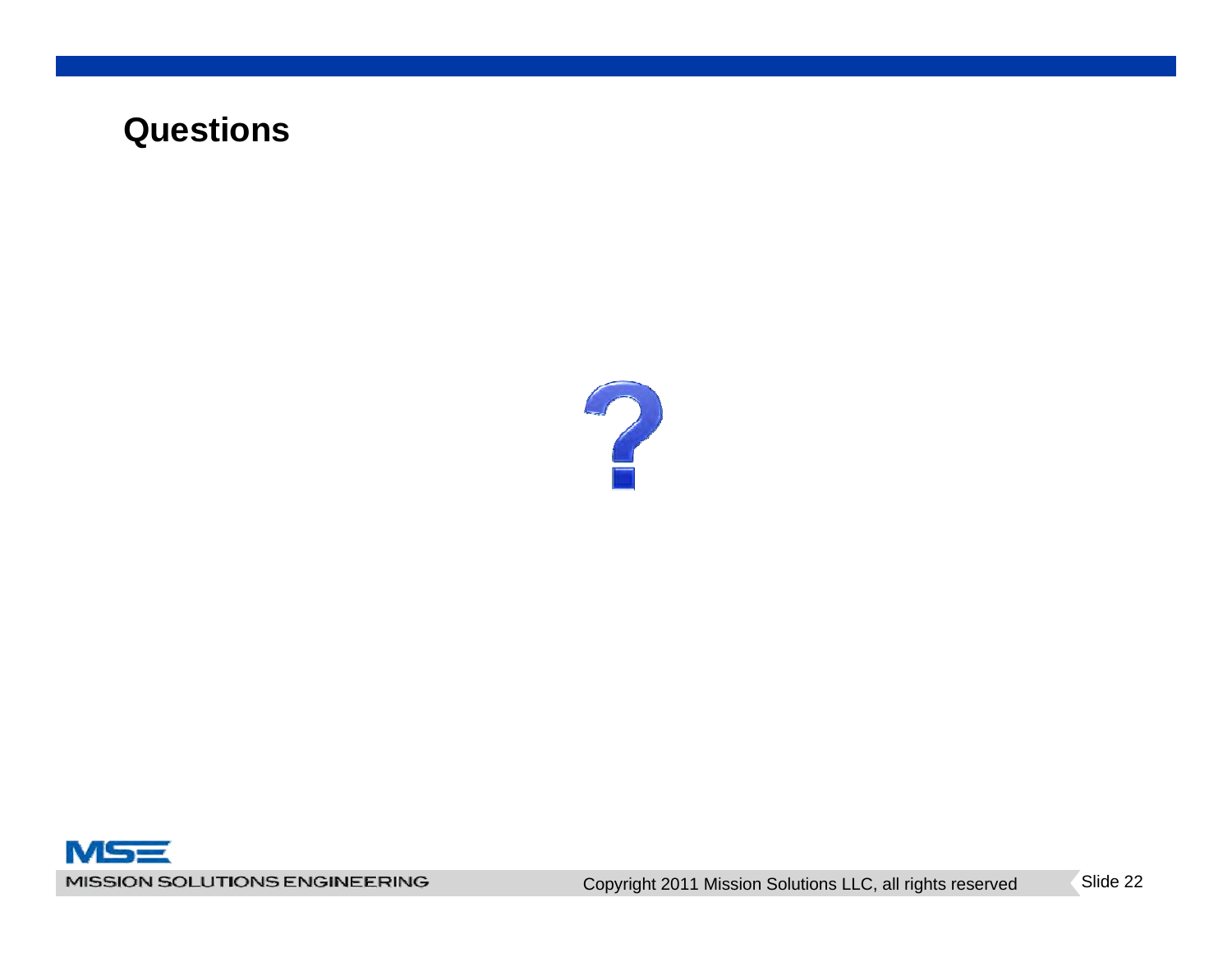#### **Acronyms**

- $\bullet$ CPU – Central Processing Unit
- $\bullet$ OS – Operating System
- $\bullet$ SAN – Storage Area Network
- $\bullet$ NAS – Network-Attached Storage
- $\bullet$ VM – Virtual Machine
- •NIC – Network Interface Card
- VLAN Virtual Local Area Network
- $\bullet$ IO – Input / Output